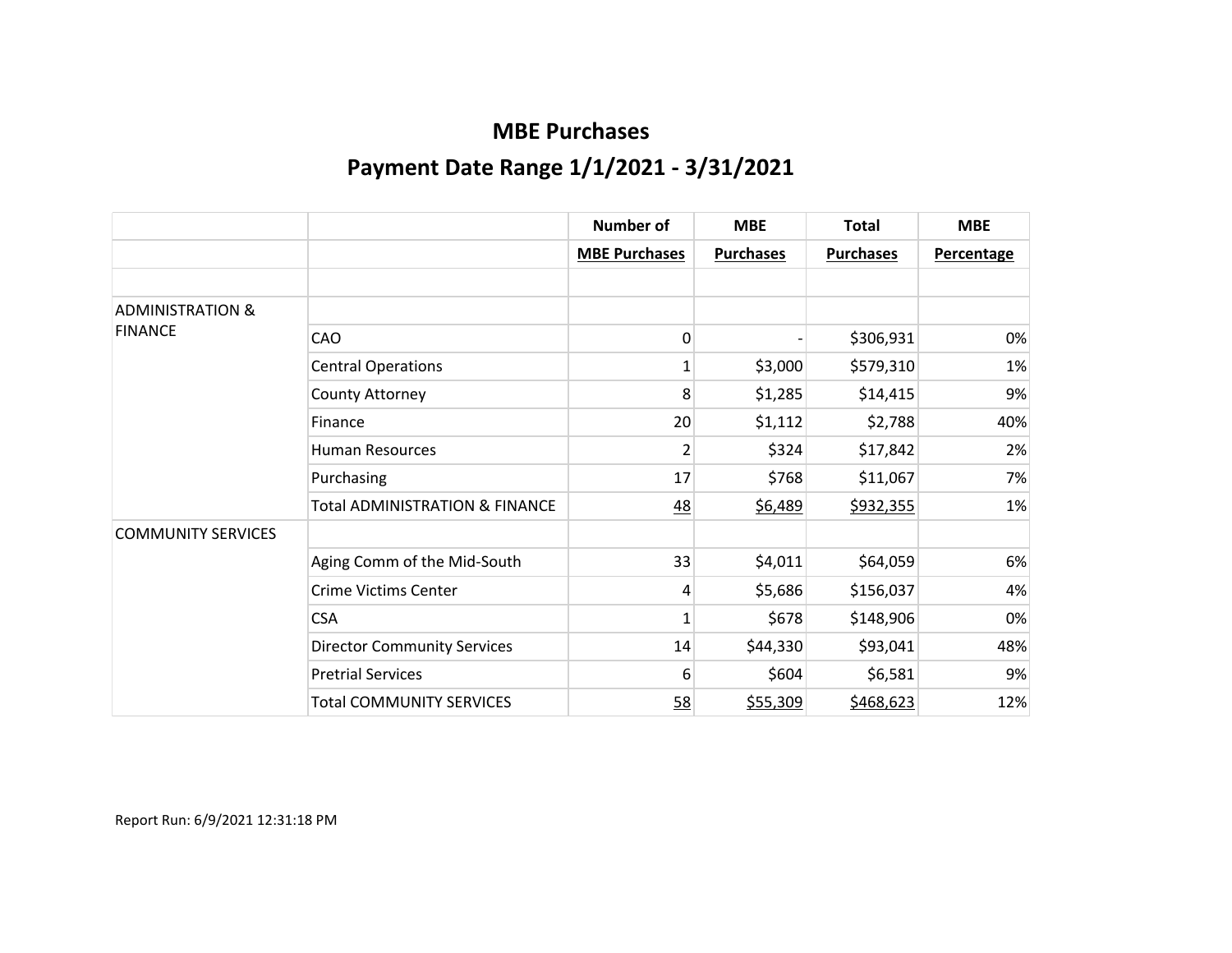| <b>CORRECTIONS</b>        |                                      |                |           |             |     |
|---------------------------|--------------------------------------|----------------|-----------|-------------|-----|
|                           | <b>Correction Center Facility</b>    | 0              |           | \$5,621     | 0%  |
|                           | <b>Corrections Administration</b>    | 120            | \$46,086  | \$818,386   | 6%  |
|                           | <b>Total CORRECTIONS</b>             | 120            | \$46,086  | \$824,007   | 6%  |
| <b>EMPLOYEE BENEFITS</b>  |                                      |                |           |             |     |
|                           | Employee Health Insurance            | 0              |           | \$75,745    | 0%  |
|                           | <b>Total EMPLOYEE BENEFITS</b>       | $\overline{0}$ |           | \$75,745    | 0%  |
| <b>HEALTH SERVICES</b>    |                                      |                |           |             |     |
|                           | Admin & Finance - Health Sycs        | 120            | \$124,429 | \$327,529   | 38% |
|                           | <b>Community Health</b>              | 79             | \$14,642  | \$72,624    | 20% |
|                           | <b>Environmental Health Services</b> | 52             | \$6,281   | \$202,641   | 3%  |
|                           | <b>Forensic Services</b>             | $\Omega$       |           | \$3,624,150 | 0%  |
|                           | Health Planning & Promotion          | 10             | \$13,085  | \$31,583    | 41% |
|                           | <b>Inmate Medical Care</b>           | 4              | \$4,882   | \$33,501    | 15% |
|                           | <b>Public Health Safety</b>          | 11             | \$1,208   | \$104,861   | 1%  |
|                           | Ryan White                           | 1              | \$4,655   | \$681,081   | 1%  |
|                           | <b>Total HEALTH SERVICES</b>         | 277            | \$169,182 | \$5,077,970 | 3%  |
| <b>INFORMATION</b>        |                                      |                |           |             |     |
| <b>TECHNOLOGY SERVICE</b> | <b>Chief Information Officer</b>     | $\Omega$       |           | \$1,530     | 0%  |
|                           | <b>IT Internal Services</b>          | 12             | \$24,517  | \$554,290   | 4%  |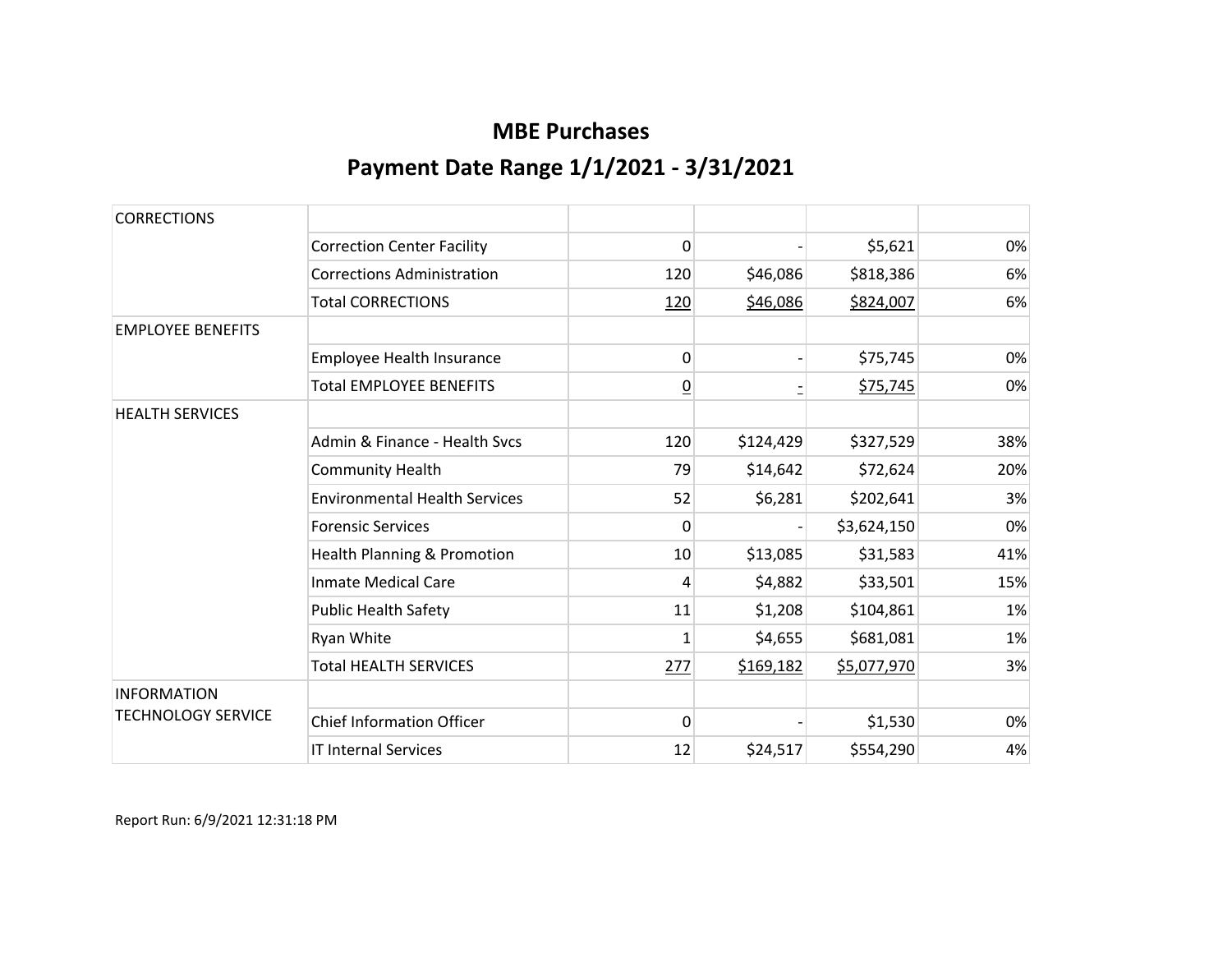| <b>INFORMATION</b><br><b>TECHNOLOGY SERVICE</b> | <b>IT Operations</b>                                  | 14           | \$26,060 | \$761,782   | 3%  |
|-------------------------------------------------|-------------------------------------------------------|--------------|----------|-------------|-----|
|                                                 | <b>Total INFORMATION TECHNOLOGY</b><br><b>SERVICE</b> | 26           | \$50,577 | \$1,317,602 | 4%  |
| <b>JAIL DIVISION</b>                            |                                                       |              |          |             |     |
|                                                 | Jail Administration                                   | 22           | \$19,630 | \$48,992    | 40% |
|                                                 | Jail Programs                                         | 7            | \$2,322  | \$1,404,338 | 0%  |
|                                                 | Jail Security                                         | 29           | \$59,474 | \$338,154   | 18% |
|                                                 | <b>Total JAIL DIVISION</b>                            | 58           | \$81,426 | \$1,791,485 | 5%  |
| <b>JUDICIAL</b>                                 |                                                       |              |          |             |     |
|                                                 | <b>Attorney General</b>                               | $\mathbf{1}$ | \$10,627 | \$31,279    | 34% |
|                                                 | <b>Chancery Court</b>                                 | $\mathbf{1}$ | \$5      | \$1,772     | 0%  |
|                                                 | <b>Circuit Court</b>                                  | 8            | \$418    | \$5,600     | 7%  |
|                                                 | <b>Criminal Court</b>                                 | 21           | \$1,990  | \$11,822    | 17% |
|                                                 | <b>General Sessions Court</b>                         | 25           | \$2,906  | \$170,995   | 2%  |
|                                                 | <b>Jury Commission</b>                                | $\mathbf{0}$ |          | \$24,830    | 0%  |
|                                                 | Juvenile Court Clerk                                  | 4            | \$358    | \$5,091     | 7%  |
|                                                 | Juvenile Court Judge                                  | 13           | \$1,877  | \$68,969    | 3%  |
|                                                 | Probate Court                                         | 6            | \$676    | \$21,702    | 3%  |
|                                                 | Public Defender                                       | 12           | \$1,026  | \$15,186    | 7%  |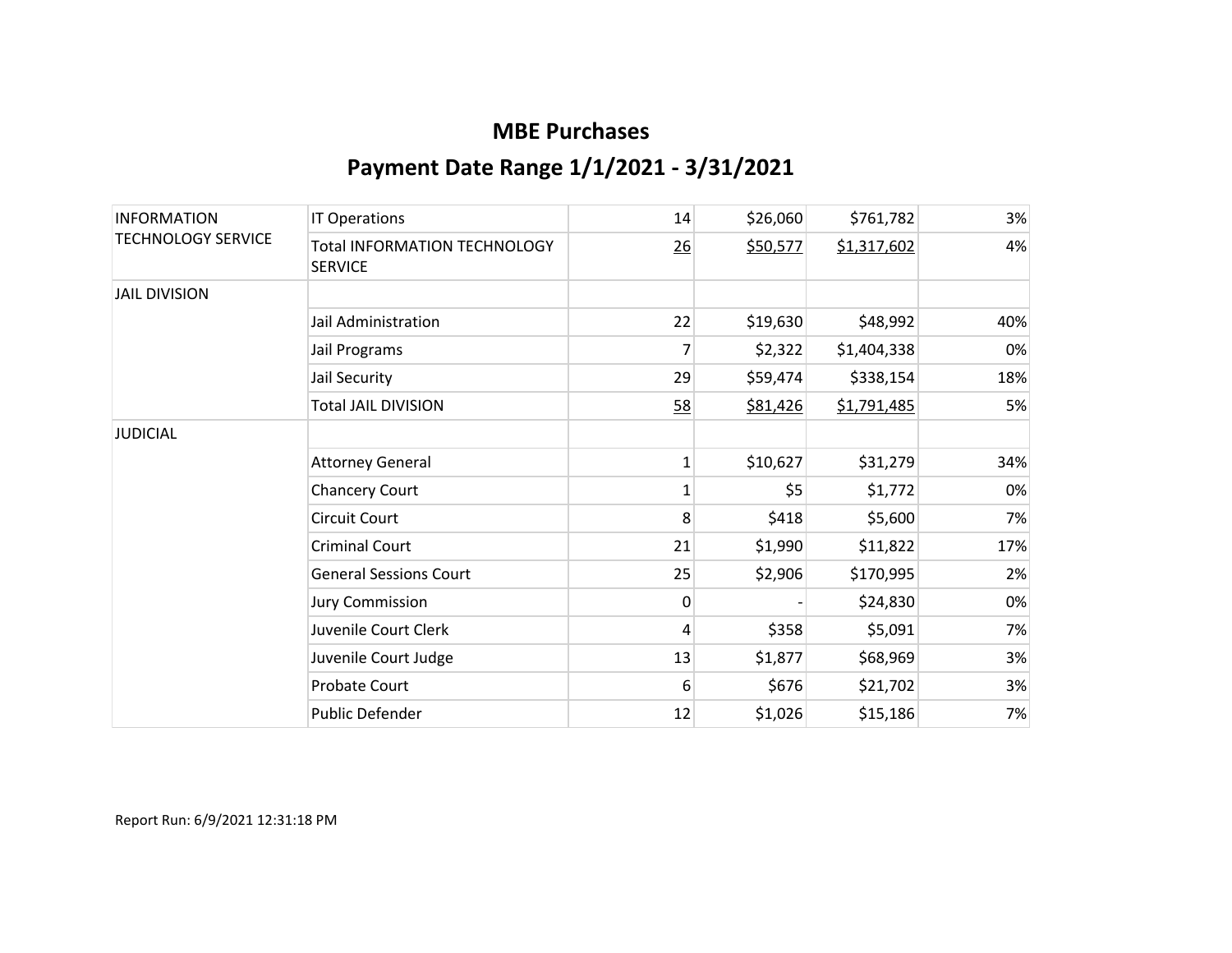| <b>JUDICIAL</b>         | <b>Total JUDICIAL</b>                                 | 91             | \$19,883  | \$357,247   | 6%  |
|-------------------------|-------------------------------------------------------|----------------|-----------|-------------|-----|
| <b>LAW ENFORCEMENT</b>  |                                                       |                |           |             |     |
|                         | <b>Chief Deputy</b>                                   | 3              | \$326     | \$3,851     | 8%  |
|                         | Courts                                                | 0              |           | \$613,433   | 0%  |
|                         | <b>Detectives</b>                                     | 0              |           | \$17,274    | 0%  |
|                         | Fugitive                                              | $\mathbf{1}$   | \$359     | \$37,324    | 1%  |
|                         | <b>Special Operations</b>                             | 10             | \$9,330   | \$282,896   | 3%  |
|                         | Training                                              | 8              | \$7,577   | \$83,056    | 9%  |
|                         | <b>Uniform Patrol</b>                                 | 0              |           | \$44,867    | 0%  |
|                         | <b>Total LAW ENFORCEMENT</b>                          | 22             | \$17,591  | \$1,082,701 | 2%  |
| <b>MISCELLANEOUS</b>    |                                                       |                |           |             |     |
| <b>INTERNAL SERVICE</b> | Admin & Finance - Health Svcs                         | 0              |           | \$3,998     | 0%  |
|                         | <b>Total MISCELLANEOUS INTERNAL</b><br><b>SERVICE</b> | $\overline{0}$ |           | \$3,998     | 0%  |
| OTHER ELECTED OFFICIALS |                                                       |                |           |             |     |
|                         | Assessor                                              | 19             | \$19,018  | \$189,538   | 10% |
|                         | <b>County Clerk</b>                                   | 7              | \$1,408   | \$157,796   | 1%  |
|                         | <b>Election Commission</b>                            | 4              | \$296     | \$79,158    | 0%  |
|                         | <b>Equal Opportunity Compliance</b>                   | 0              |           | \$100       | 0%  |
|                         | Legislative Operations                                | 17             | \$546,263 | \$674,898   | 81% |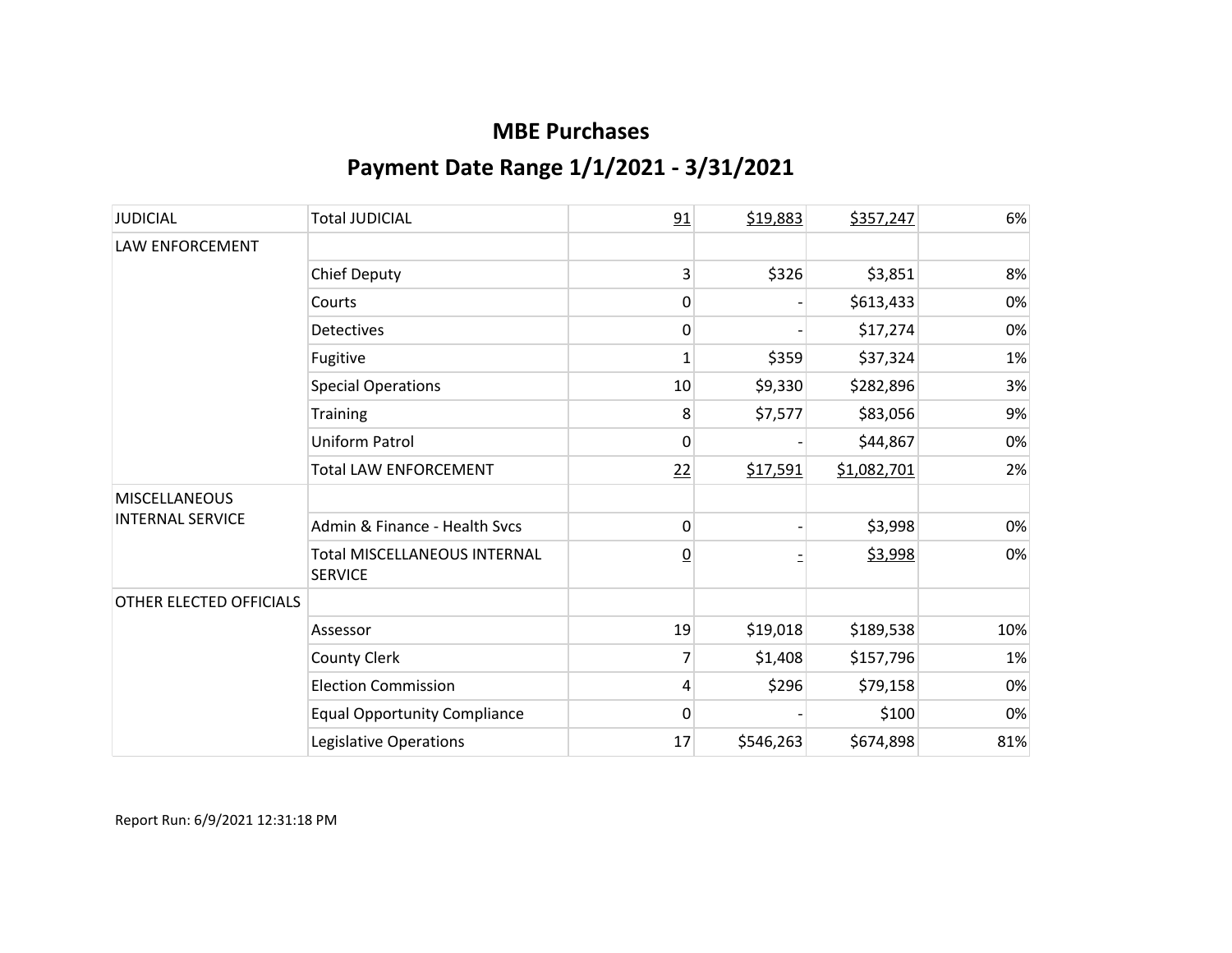| OTHER ELECTED OFFICIALS | Register                             | $\overline{2}$ | \$77      | \$31,718    | 0%                      |
|-------------------------|--------------------------------------|----------------|-----------|-------------|-------------------------|
|                         | Trustee                              | 29             | \$38,950  | \$843,768   | 5%                      |
|                         | <b>Total OTHER ELECTED OFFICIALS</b> | $\frac{78}{2}$ | \$606,012 | \$1,976,975 | 31%                     |
| Other Offices           |                                      |                |           |             |                         |
|                         | Director - Administration & Fi       | 1              | \$1,819   | \$1,819     | 100%                    |
|                         | Jail Programs                        | 0              |           |             | 0%                      |
|                         | Roads & Bridges                      | 0              |           | \$467,719   | 0%                      |
|                         | <b>Support Services</b>              | 5              | \$165,115 |             | 648377687389<br>541000% |
|                         | <b>Total Other Offices</b>           | 6              | \$166,934 | \$469,538   | 36%                     |
| <b>PLANNING &amp;</b>   |                                      |                |           |             |                         |
| <b>DEVELOPMENT</b>      | Admin & Finance - Health Svcs        | 0              |           | \$43,242    | 0%                      |
|                         | <b>Codes Enforcement</b>             | 14             | \$1,848   | \$570,047   | 0%                      |
|                         | Director - Planning & Developm       | 5              | \$1,195   | \$25,975    | 5%                      |
|                         | Housing                              | 18             | \$128,928 | \$177,320   | 73%                     |
|                         | <b>Regional Services</b>             | 5              | \$285     | \$78,838    | 0%                      |
|                         | <b>Resilience Department</b>         | $\mathbf 1$    | \$13,925  | \$162,615   | 9%                      |
|                         | Total PLANNING & DEVELOPMENT         | 43             | \$146,180 | \$1,058,037 | 14%                     |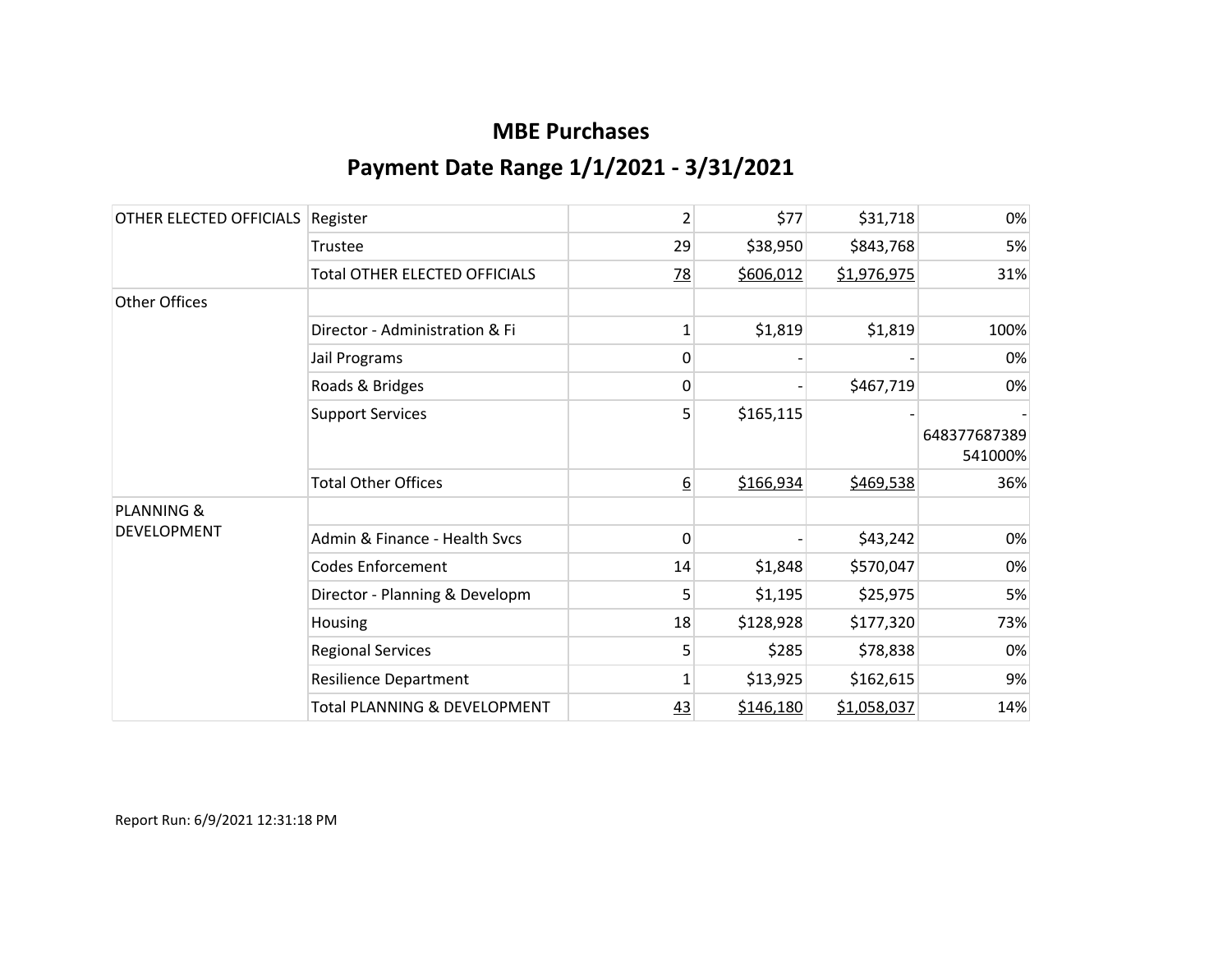| PRE-K                  |                               |                |           |             |     |
|------------------------|-------------------------------|----------------|-----------|-------------|-----|
|                        | Admin & Finance - Health Svcs | 0              |           | \$500,000   | 0%  |
|                        | <b>Total PRE-K</b>            | $\overline{0}$ |           | \$500,000   | 0%  |
| <b>PUBLIC WORKS</b>    |                               |                |           |             |     |
|                        | Director & Staff-Public Works | 6              | \$3,118   | \$584,775   | 1%  |
|                        | <b>Environmental Programs</b> | 5              | \$30,121  | \$231,279   | 13% |
|                        | <b>Fire Department</b>        | 23             | \$3,602   | \$1,933,921 | 0%  |
|                        | <b>Fleet Services</b>         | 1              | \$356     | \$494,678   | 0%  |
|                        | Parks and Grounds Maintenance | 7              | \$1,560   | \$42,227    | 4%  |
|                        | Roads & Bridges               | 20             | \$9,835   | \$156,203   | 6%  |
|                        | <b>Support Services</b>       | 136            | \$124,542 | \$972,329   | 13% |
|                        | <b>Total PUBLIC WORKS</b>     | 198            | \$173,133 | \$4,415,411 | 4%  |
| SHERIFF ADMINISTRATION |                               |                |           |             |     |
|                        | Admin & Finance - Health Svcs | 0              |           | \$2,981,583 | 0%  |
|                        | Chief Administrative Officer  | 0              |           | \$57,135    | 0%  |
|                        | Finance                       | 63             | \$10,205  | \$288,676   | 4%  |
|                        | <b>Information Systems</b>    | 9              | \$3,765   | \$183,312   | 2%  |